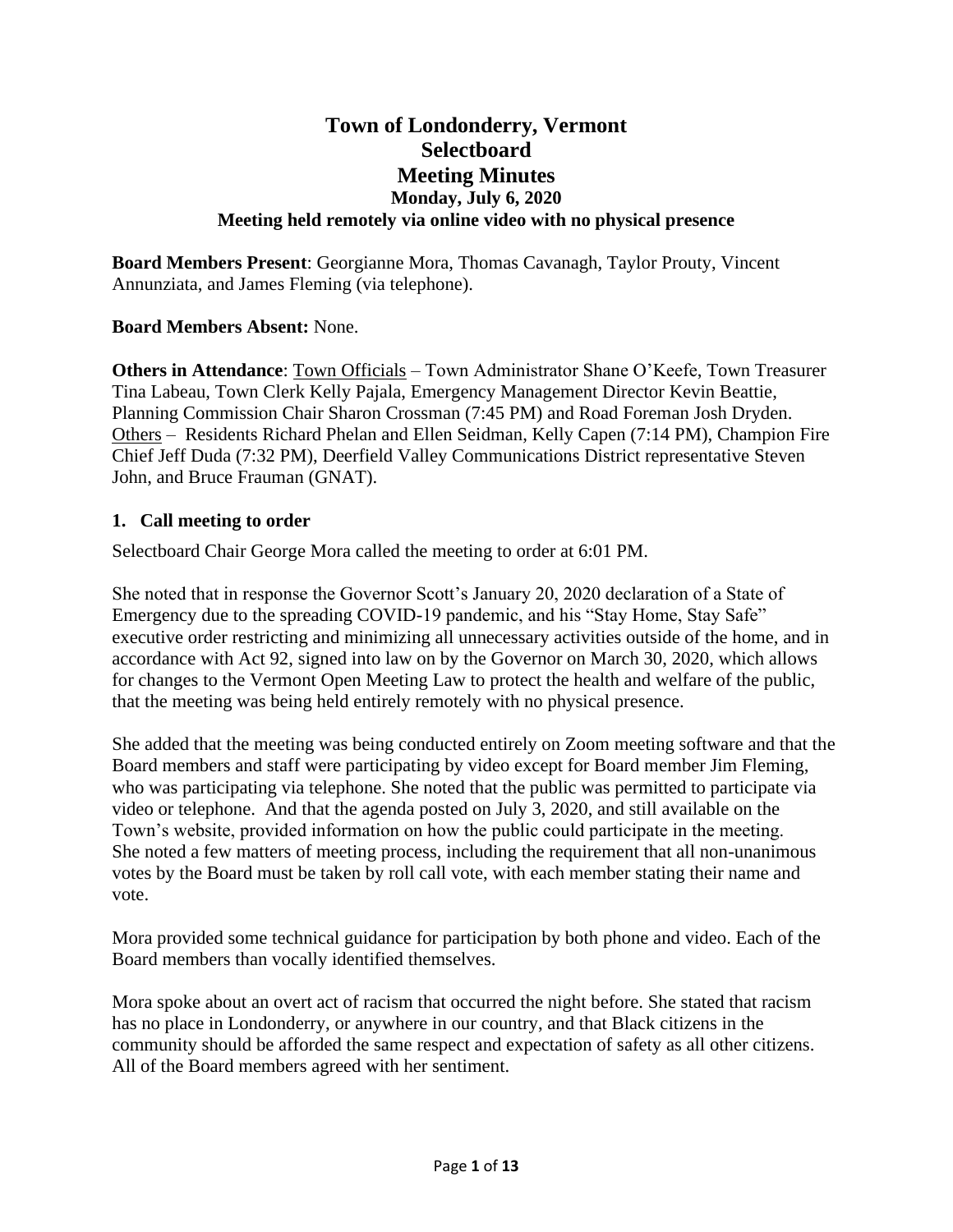### **2. Additions or deletions to the agenda**

Shane O'Keefe noted that the agenda should be amended to reflect that the minutes to be approved are those from July 29, 2020, not July 15, 2020, which have already been approved. **3. Minutes Approval – Meeting of June 29, 2020**

*Jim Fleming moved to approve the minutes of the Selectboard meeting of June 29, 2020, seconded by Tom Cavanagh, passed unanimously.*

### **4. Selectboard Pay Orders**

Pay orders were reviewed by the Board members. There was discussion about a reimbursement request from the Conservation Commission for the cost of Commissioner's meals when taking a speaker out to dinner. Mora noted that this matter has been addressed in the past and previously decided that the Town should not be paying for Commissioner's dinner, only that of the speaker.

*George Mora moved to approve the pay orders for payroll and accounts payable, revised to exclude the meal reimbursement for the Conservation Commission, seconded by Vincent Annunziata, passed unanimously.*

It was agreed that a revised reimbursement request should be requested from the Conservation Commission, with itemized receipts.

#### **5. Announcements/Correspondence**

Bruce Frauman noted a recent celebration for Delores Barbeau of Neighborhood Connections and her contributions to the community.

Kelly Pajala offered a reminder to registered voters and those residents who want to vote that absentee ballots for the August 11<sup>th</sup> Primary are available and she explained the various ways to get a ballot. Which must be returned by close of the polls on Primary day.

Pajala also spoke to the hate speech issue mentioned earlier in the meeting, noting that Londonderry is never an island, and that this event included two other locations outside of Londonderry. She said that we should support community members who are asking to heard and treated as equals, and do everything we can to be inclusive here and everywhere. She thanked VTrans for its quick action and response to covering the spray paint on VT Route 100 at all three locations.

O'Keefe noted correspondence included in the Board's meeting packet was as follows:

- A letter and report of 6/26/2020 on PFAS sampling at the former septage fields, noting that the results showed continued elevated levels on the on-sire groundwater well, and no PFAS present in the off-site drinking water well at Riverside Condominiums.
- A 6/26/2020 letter from the Town's water testing consultant to Riverside Condominiums noting the absence of PFAS in the drinking water.
- Recent correspondence to and from the Vermont Department of Environmental Conservation regarding the Town's wish to participate in any cost-recovery efforts for the PFAS pollution at the former septage fields.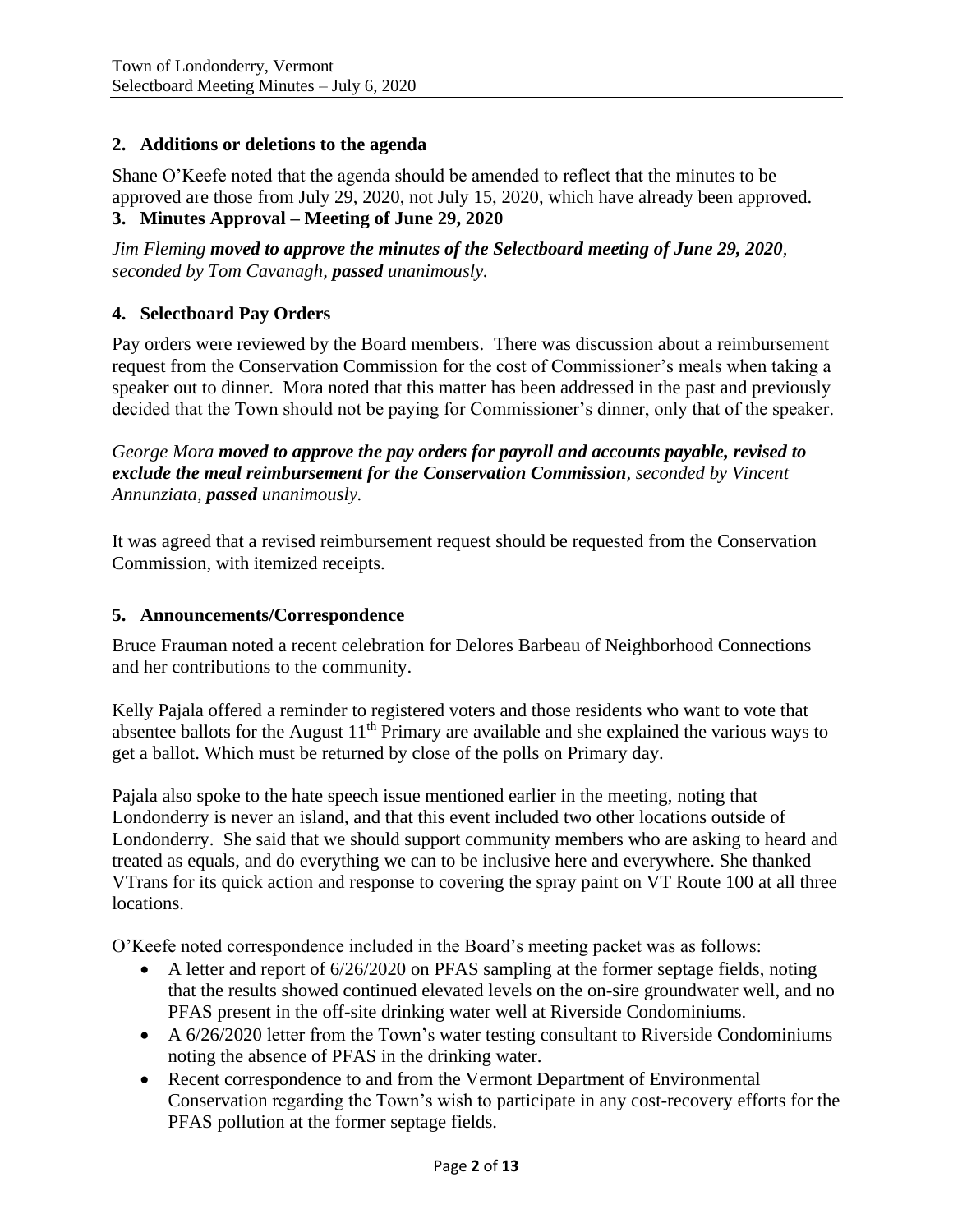- A copy of the wetland permit for the proposed underground connection of the Town garage to the Town Office generator, issued 6/13/2020.
- A copy of a 7/2/2020 letter from O'Keefe to Taylor Farm owner Jonathan Wright on various land use and zoning compliance issues.

## **6. Visitors and Concerned Citizens**

None.

### **7. Old Business**

It was agreed to adjust the order of the agenda to address the matter of membership in the Deerfield Valley Communication Union District, scheduled for later in the meeting.

## **a. Town of Londonderry membership in the Deerfield Valley Communication Union District (DVCUD) and appointment Town representatives**

Steven John, a representative of the Deerfield Valley Communications District from Marlboro, met with the Board to address any questions related to the Town's potential +broadband connectivity throughout the communities. Mora stated that she felt that joining the District as the best way to bringing broadband to Londonderry, and joining the District can be done by way of a vote of the Selectboard. She asked if alternate representatives are necessary this time and John noted that they were not.

John spoke about the formation of the District and noted that annual meetings of the District are in early May each year and an appointee must be made each year by the Selectboard just before then. The next regular meeting is scheduled for July 15 he noted, at which time Londonderry's membership could be considered , and it is expected that district membership would by 15 by that time. John noted that the District is one of six in the state, and there is likely to be up to eight districts state-wide.

Ellen Seidman was introduced by Mora as a resident who has expressed an interest in this effort and his willing to serve as the Town's representative. Seidman asked about the timing of the broadband effort, and John explained in detail much of the background, project funding and efforts going forward. He noted that a request for proposals for a consultant was in the works, as was on for an operator.

He stated that taxpayers are not liable for project or District indebtedness, only subscribers are paying and if there is a bankruptcy, even the subscribers are held harmless. He also noted that the Town can withdraw simply by a vote of the Selectboard. Mora noted that there are no taxpayer dollars going toward the project.

*Vincent Annunziata moved that the Town of Londonderry hereby requests admission to the Deerfield Valley Communications Union District, and appoints Ellen Seidman as Representative to the Governing Board, seconded by Tom Cavanagh, passed unanimously.*

Alternate representatives will be appointed by the Board at a later date. John and Seidman left the meeting at 6:46 PM.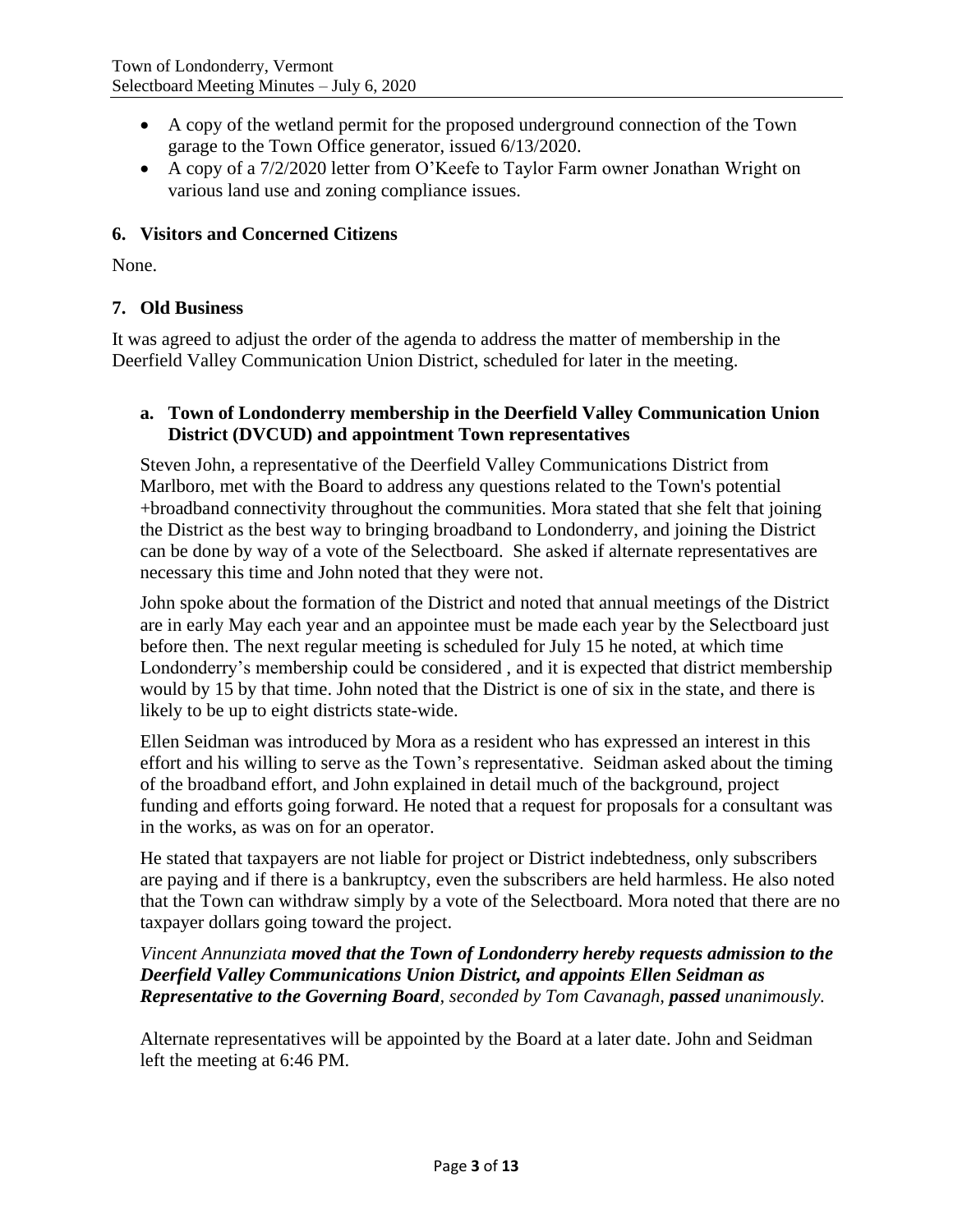### **8. Town Officials Business**

### **a. Emergency Management Director – COVID-19 response updates**

Emergency Management Director (EMD) Kevin Beattie briefed the Board on the COVID-19 pandemic and the declared state of emergency. He noted that the community is still in a holding pattern with low state-wide rates, and hoping it stays that way.

He noted that the mountain towns virtual Emergency Operations Center (EOC) is still activated and the State EOC is looking at going from partial activation to monitoring status he believed. He wants to keep the local EOC operational until the end of the month, subject behaviors in the community with visitors and people letting down their guard.

Beattie mentioned that another food distribution was scheduled for Wednesday that week, requiring online preregistration, and another scheduled for July 22<sup>nd</sup>. Pajala indicated that there are no reservation spots remaining on the distribution list for the first event. Another two distributions will take place in August he noted.

### **a. Emergency Management Director – Purchase of basic supplies for Town sheltering**

Beattie reviewed with the Board list of shelter supplies that he developed with a shelter group of the Community Resilience Organization and is needed regardless of the COVID-19 pandemic, the estimated cost of which was \$1,500.

He noted that it is unlikely that FEMA would reimburse this cost, and there was discussion about reaching out to mountain towns EOC communities for contributions. And also he noted that he wished to procure the supplies before they were needed in an emergency.

Vincent Annunziata suggested that there be a fundraising effort to come up with the funds. Cavanagh committed \$100, as did Mora, then Annunziata committed \$150, and then resident Richard Phelan pledged \$500, raising more than half the needed dollars then and there.

There were no objections to the proposed purchases.

## **b. Town Health Officer – Discussion of shared Health Officer services with another town**

Mora noted that she had been appointed Town Health Officer by default by the Vermont Department of Health, and noted that it is a lot of work for a volunteer and described the significant work related to some of the requirements, such as rental housing complaints and inspections. She mentioned that she had been in contact with the Jamaica Selectboard Chair, who also is a Health Officer by default, about sharing the position between several communities. She noted that there are other towns throughout the state that do this.

Mora recommended that a shared Town Health Officer be hired with some level of compensation, and volunteered to reach out to area towns if there is interest in this sort of arrangement. Prouty suggested contacting the same towns with which the Town cooperates with solid waste management. O'Keefe will provide to Mora a contact list of all Vermont Health Officers.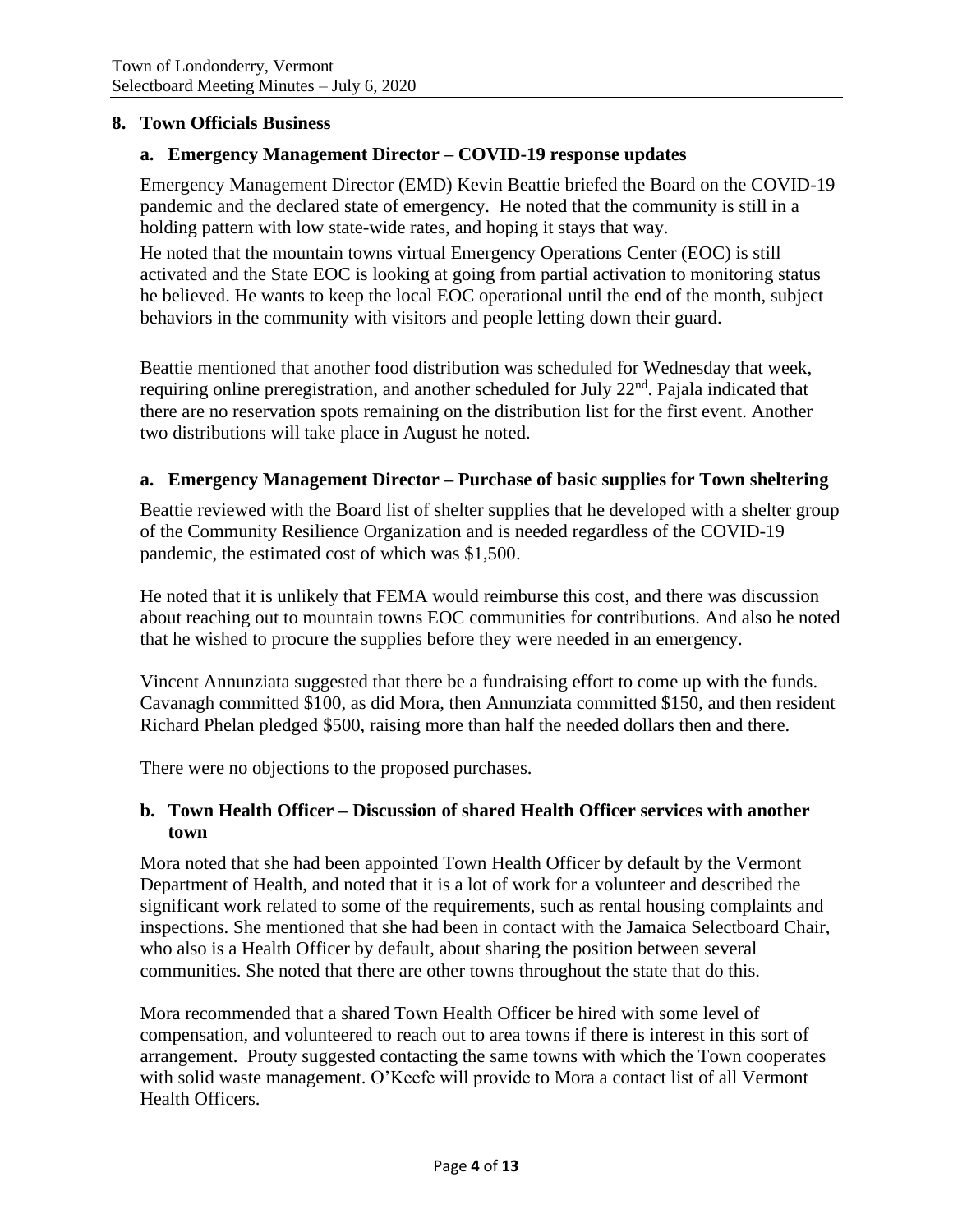#### **9. Transfer Station/Solid Waste Management**

#### **c. Updates**

Tom Cavanagh noted that on July 1<sup>st</sup> the food scrap ban began and there are compost bins at the Transfer Station for public use. Labeau mentioned that countertop compost containers were available for sale at the Town Office.

He stated that there is no intention to open up the take-it-or-leave-it shed in the near future until such time as the Emergency Management Director Beattie thinks it is OK to do so.

#### **10. Roads and Bridges**

#### **a. Updates**

Taylor Prouty reported that the paving on Middletown Road has started and only shoulders and driveway aprons are still needed to be done.

He also noted that the damaged garage door at the Town Shed beside the Town Office is scheduled to be replaced during the coming week. He spoke about improved future use of the shed, including inventorying and organizing it, an potentially selling surplus equipment in the not-so-distant future.

Josh Dryden added that there is ditching going on as well as brush clearing going on with the roadside mower attachment, but he noted that it does not cut grass well and is slow. He mentioned about seven culverts to be installed this summer.

Prouty mentioned that the mower attachment has worked well, but he agreed that it has limited utility and a mowing machine is still needed. He said that we need to put together a workable well thought out capital replacement schedule.

There was discussion about the roadway broom, and it was mentioned by Dryden that new regulations require a closed cab for this type of highway work and the existing broom does not operate well. Alternatives for replacement was discussed.

### **b. Consider improvements to legal trail #2 at the end of Under the Mountain Road**

Prouty shared with the Board preliminary engineering plans prepared by an engineer hired by the Jamaica property owners that appear to address the issues raise by the abutting property owners.

It was agreed that the plans would be forwarded to the abutters and contractor and a meeting with them arranged to go over the plans, which O'Keefe will handle.

#### **c. Derry Woods Road Culvert Project – Construction inspection services**

O'Keefe mentioned that the Derry Woods Road culvert project would be starting in August, with Hunter Excavating doing the work, and he shared with the Board a proposal for project inspection services from engineer Everett Hammond. It was noted that the project budget can cover this expense.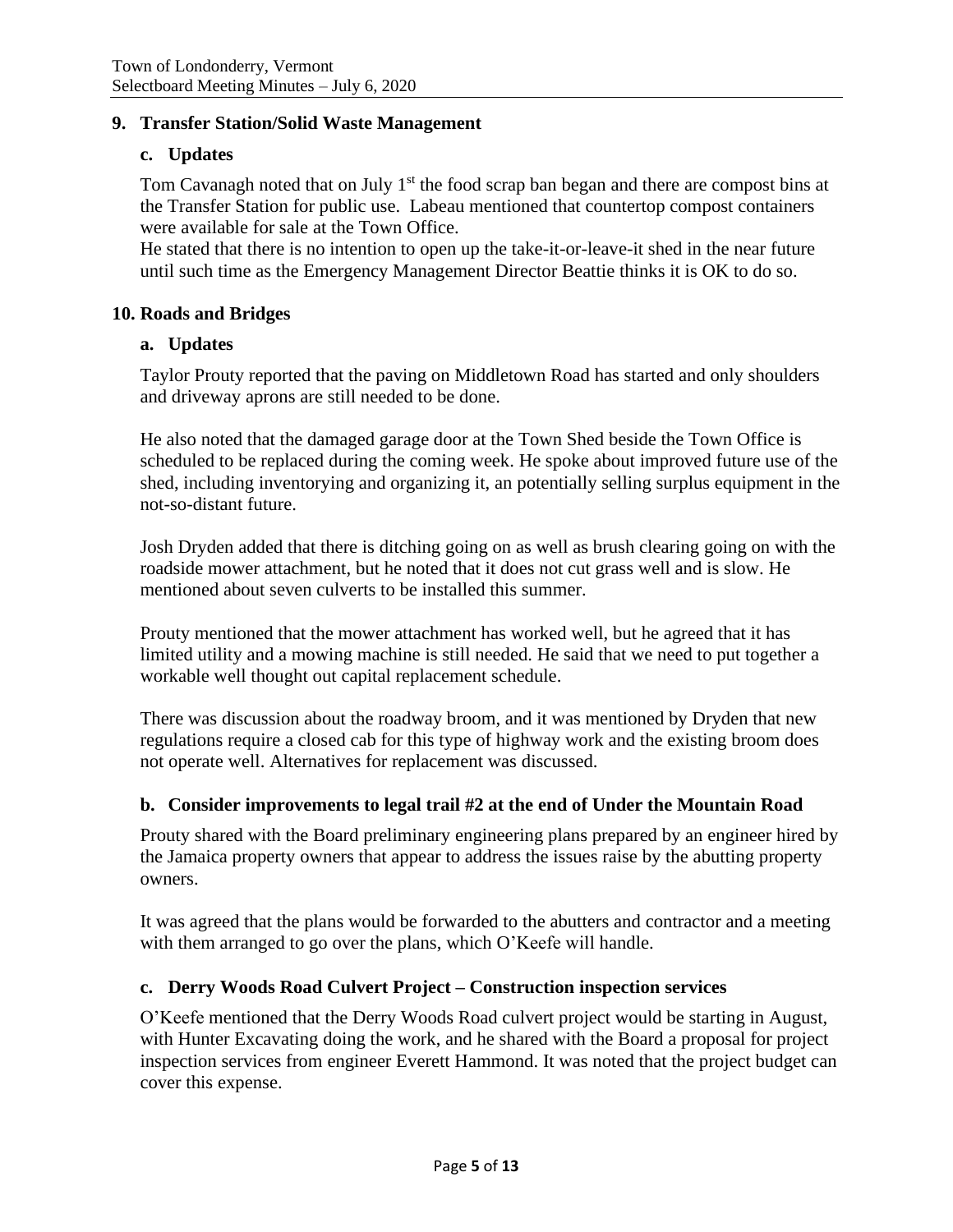*Taylor Prouty moved to authorize the hiring of Everett Hammond, PE to provide construction inspection services for the Derry Woods Road Culvert project at a cost not to exceed \$6,800, and to authorize the Town Administrator to sign all documents necessary for the hiring the contractor to conduct the necessary work, seconded by Vincent Annunziata, passed unanimously.*

### **d. Review Bids and award contract for FY2021 Winter sand**

The Board reviewed bids received for provision of winter sand. It was noted that the Town consistently overspends or under budgets for winter sand. The FY2021 budget is \$25,000 and the low bid received is \$58,000.

Bids came in as follows:

| <b>Bidder</b>                 | Sand Delivered (\$) | Sand Only (\$) |
|-------------------------------|---------------------|----------------|
| Hunter Excavation, Inc.       | 58,000              | 56,000         |
| Eastman Sand & Gravel, Inc.   | 59,600              | 36,000         |
| Bazin Bros Trucking, Inc.     | 60,800              | 44,000         |
| Hill Construction Group, Inc. | 72,000              | 52,000         |

Dryden mentioned that he had spoken with the low bidder for delivery and that the delivery could commence the next day if they received the bid.

*Taylor Prouty moved to accept the bid from Hunter Excavation, Inc. for FY2021 winter sand (RFP #2020-03) for delivery of winter sand, and to authorize the Town Administrator to execute all documents necessary for the hiring of the contractor to conduct the necessary work, including a service contract after review by the Town Attorney, seconded by Tom Cavanagh, passed unanimously.*

O'Keefe will contact all bidders informing them of the Board's decision.

#### **e. Discuss tree removal on Thompsonburg Road**

Prouty presented to the Board the two quotes received for removal of two dead or dying trees on Thompsonburg Road.

Tree Warden Kevin Beattie inquired about whether the budget provides funds for tree removal, and mentioned another tree on the road that needs removal. He suggested that the next year's budget needs to address additional tree removal costs. Prouty noted that the traffic safety study conducted for Thompsonburg Road a few years back mentioned a number of trees that need to be removed.

The Highway Department budget was discussed, and it clear that several budgeted figures must be adjusted in the future.

## *Taylor Prouty moved to accept the bid from Carr Tree and Timber to remove two dangerous trees within the Thompsonburg Road right-of-way at a cost of \$2,850, to include traffic control, and to authorize the Town Administrator to sign all documents*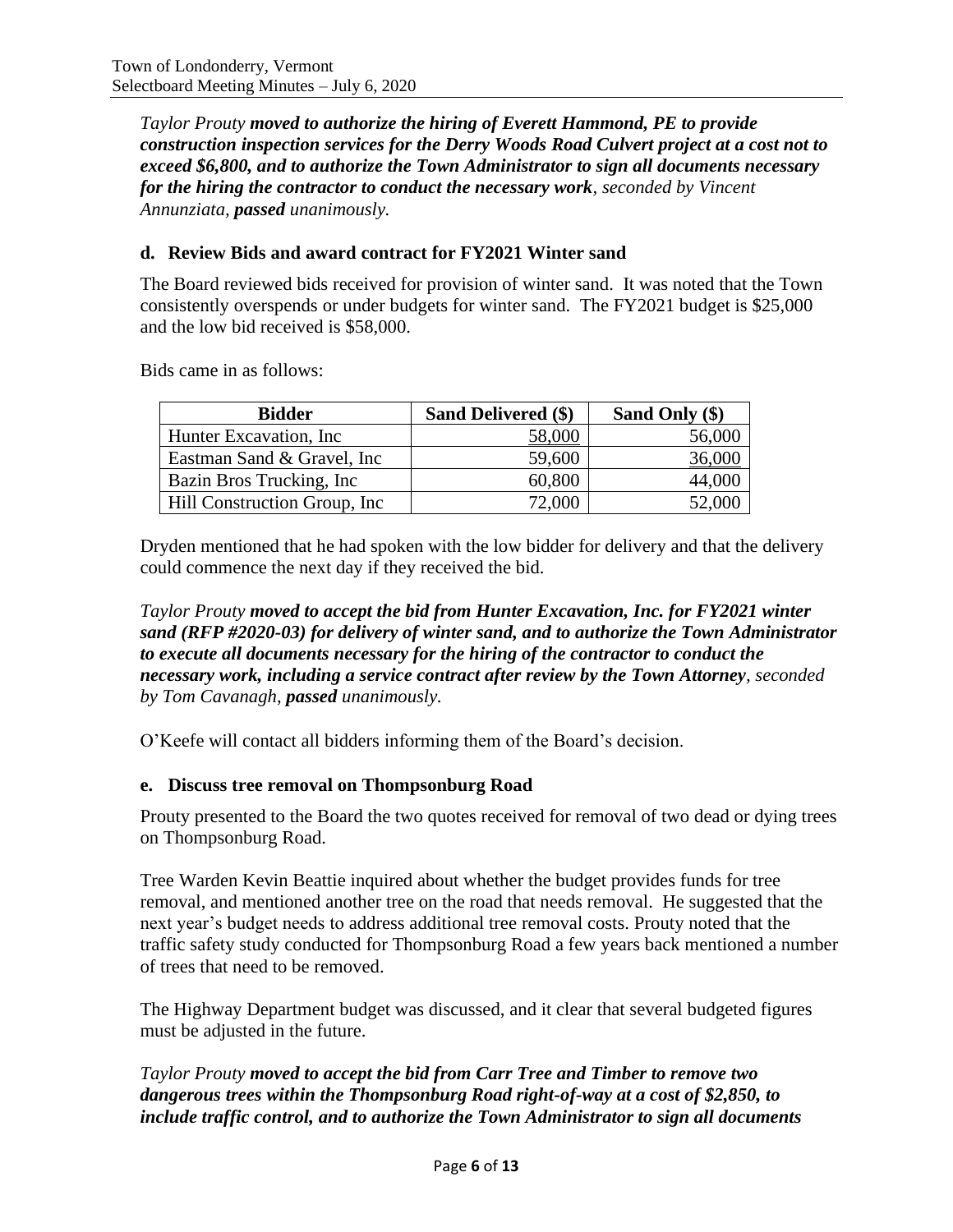*necessary for the hiring the contractor to conduct the necessary work, seconded by George Mora, passed unanimously.*

O'Keefe will contact all bidders informing them of the Board's decision.

#### **11. Old Business**

### **a. Discuss posting signs regarding dog ordinance**

Kelly Pajala brought up the need to post signs related to controlling dogs along the West River Trail. Mora was suggested that a sign could be placed on the information board at the Depot Building. Sharon Crossman suggested placing a second sign in the parking area of the trail on the post before the gate. All agreed that it was a good idea to post the signs, which would be put together by the Town Office staff, and Beattie will have them laminated and posted.

Penalties for uncontrolled dogs was discussed, and it was agreed to put the Animal Control Officer's name and contact information on the signs.

### **b. Town of Londonderry membership in the Deerfield Valley Communication Union District (DVCUD) and appointment Town representatives**

This matter was addressed earlier in the meeting.

#### **c. Consider bids for sale of mower deck**

The Board reviewed bids for sale of the Highway Department mower deck, which was advertised for sale per the Town's Purchasing Policy.

Bids came in as follows:

| <b>Bidder</b>          | Bid(\$)  |
|------------------------|----------|
| John Skinner           | 2,222.22 |
| Rick Weitzel           | 850.00   |
| Wayne's Auto Lawn Care | 801.00   |
| Wayne Blanchard        | 601.00   |

*Tom Cavanagh moved to accept the bid from John Skinner in the amount of \$2,222.22 for the purchase of the Town's surplus Ferris mower deck, as advertised on June 9, 2020, and authorize the Town Administrator to sign a bill of sale for the item on behalf of the Town, seconded by Vincent Annunziata, passed unanimously.*

#### **d. Adopt Ordinance on Regulating the Disposal of Solid Waste through Open Burning**

The proposed ordinance was discussed briefly, and Mora suggested discussing enforcement at a future meeting given the ordinance would not be effective for 60 days.

*Vincent Annunziata moved to adopt the Ordinance on Regulating the Disposal of Solid Waste through Open Burning as presented, such amendment to take effect after 60 days*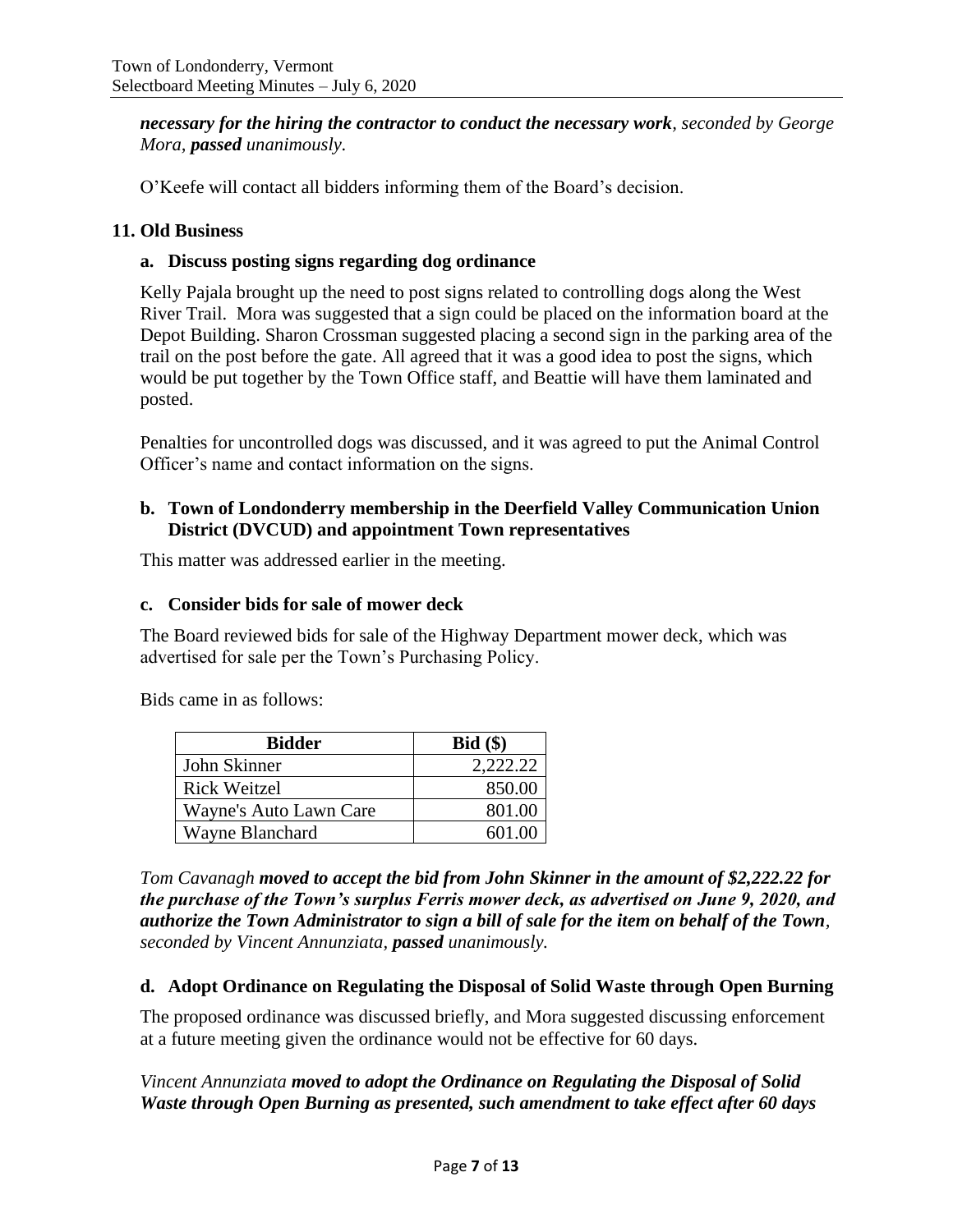*unless a petition is filed as provided for under 24 V.S.A. § 1973(b), seconded by Tom Cavanagh, passed unanimously*

O'Keefe will take care of notice of adoption requirements.

#### **12. New Business**

### **a. Consider proposal for Town Hall building envelope audit, and authorize use of Town Building Reserve Fund**

Sharon Crossman, on behalf of the Planning Commission, spoke about this thermal building audit effort being one of several studies recommend by the initial building analysis done by engineer Chris Cole, and is needed to better understand the extent of necessary building renovation/upgrades.

*Taylor Prouty moved to 1) accept the proposal from BVH Integrated Services as submitted for building envelope audit services for the Town Hall, estimated to cost \$2,050, 2) authorize the Town Administrator to sign any documents necessary for the hiring of the firm to conduct the necessary work, and 3) authorize the expenditure to be paid from the Town Building Reserve Fund, seconded by Jim Fleming, passed unanimously*

### **b. Discuss public availability of Forest Fire Warden**

Mora spoke about the lack of responsiveness of both the Forest Fire Wardens to requests for burn permits, and noted that Town Office staff have had to deal with irate callers because of this. She noted that Melvin Twitchell is not answering calls and calls to his voicemail are blocked, and added that there needs to be someone who can be readily available for this service.

Chief Duda spoke to this matter and noted that he had had a discussion with Twitchell about fixing his voicemail, which was dealt with temporarily. Beattie mentioned that Twitchell is unable to answer his phone while at work, and Beattie had offered to help out with issuance of permits.

There was discussion about who else can legally issue permits under State statute. O'Keefe will look into this.

*George Mora moved to authorize Kevin Beattie to issue burn permits on behalf of the Town and the Fire Warden, seconded by Tom Cavanagh, passed unanimously.*

#### **13. Adjourn**

*Tom Cavanagh moved to adjourn the meeting, seconded by Vincent Annunziata, passed unanimously.*

The meeting adjourned at 8:10 PM. The next regular meeting of the Selectboard is scheduled for July 20, 2020.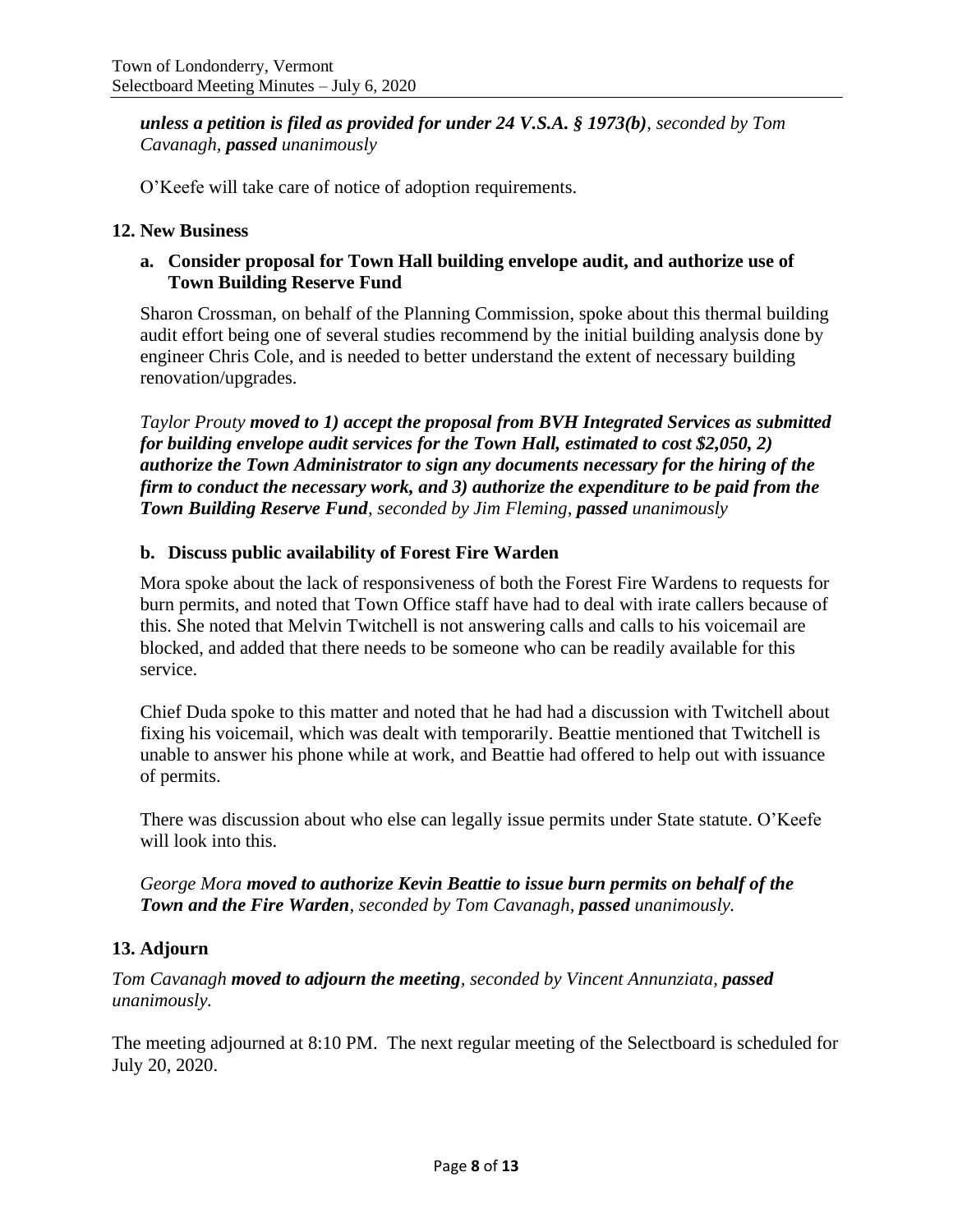Respectfully Submitted,

Town Administrator

Shane P. O'Keefe *Approved July 20, 2020*.

### **LONDONDERRY SELECTBOARD**

parziemenn

Georgianne Mora, Chair

#### ADDENDUM

## **ORDINANCE REGULATING THE DISPOSAL OF SOLID WASTE THROUGH OPEN BURNING CIVIL ORDINANCE Town of Londonderry, Vermont**

WHEREAS, the Town of Londonderry, Vermont has, by virtue of the authority granted in 24 V.S.A. 1971 (Title 24, Chapter 59, Section 1971), and 24 V.S.A. 2202a(a) (Title 24, Chapter 61, Subchapter 8, Section 2202a), the power to adopt, amend, repeal, and enforce ordinances, and to manage and regulate the Solid Waste disposal within its boundaries; and

WHEREAS, the Town of Londonderry has determined that disposal of Solid Waste through Open Burning practices prohibited by this Ordinance constitute public nuisances, and the Town of Londonderry has the authority to regulate and prohibit such practices by virtue of the authority granted in 24 V.S.A. 2291 (14) (Title 24, Part 2, Chapter 61, Subchapter 11, Section 2291);

NOW, THEREFORE, to protect public health and safety and to promote the responsible use of resources and protection of the environment, the Selectboard of the Town of Londonderry hereby adopts this ordinance to regulate the Open Burning of Solid Waste in the Town of Londonderry, Vermont.

#### **ARTICLE I. Purpose; Title**

- Purpose: This ordinance is enacted to promote the health, safety and general welfare of the inhabitants of the Town of Londonderry and to prohibit Solid Waste disposal practices that pose a danger to the public health and welfare and the environment or constitute a public nuisance.
- Title: This ordinance shall be known and may be cited as the "Ordinance Regulating the Disposal of Solid Waste Through Open Burning"*.*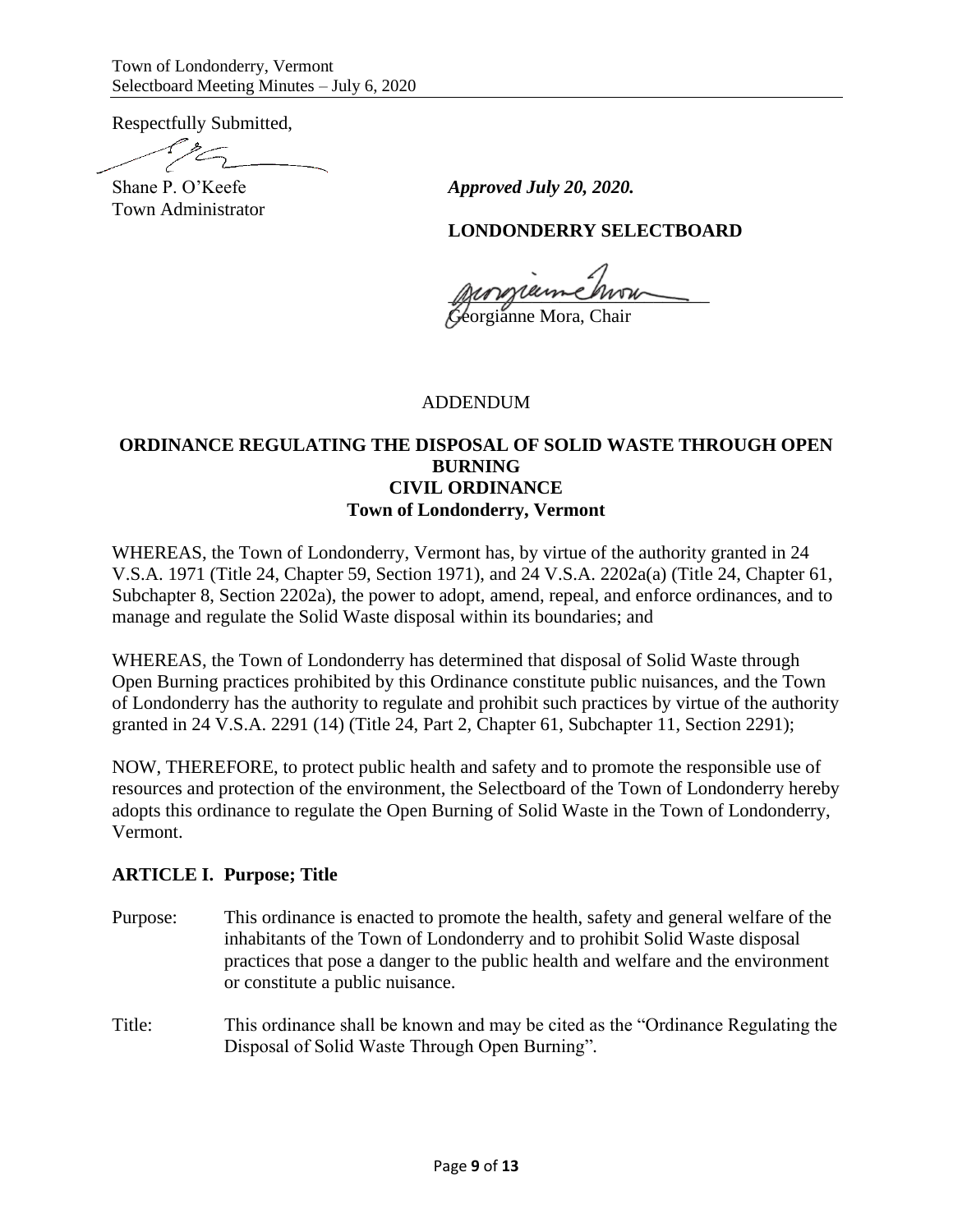## **ARTICLE II. Definitions**

"Construction/Demolition Debris" means materials resulting from construction, demolition, or renovation of buildings, roads, bridges and other structures.

"Hazardous Waste" means waste or a combination of waste that is identified as hazardous in, and regulated by, the Vermont Hazardous Waste Management Regulations including, but not limited to, waste that contains toxic, corrosive, reactive, explosive, or flammable ingredients.

"Incineration" means the burning of solid waste in an enclosed container, such as a furnace, stove, incinerator, or similar device.

"Natural Wood" means any of the following, provided such material has not been treated or injected with preservatives, paint or oil.

- trees and brush, including logs, boles, trunks, branches, limbs, roots, and stumps;
- lumber, including timber, logs, dimensional lumber or slabs dressed for use;
- pallets and skids

This definition does **not** include processed wood products such as plywood, particle board, fiber board, and press board.

"Non-Woody Vegetation" means leaves, grass, yard trimmings, and other organic materials.

"Open Burning" means the burning of any type of combustible material in the open or in an open container, including but not limited to a brush pile or a burn barrel, where the products of combustion are emitted directly into the atmosphere without passing through a stack, chimney or other enclosure. Burning shall include ignition, permitting or causing ignition, or allowing and maintaining burning.

"Recyclable" means any type of refuse designated by the Town of Londonderry or by the local solid waste management district to be separated for recycling.

"Solid Waste" means any garbage, refuse, or other materials generated by residential, commercial, industrial, and community activities. This definition does **not** include Natural Wood and Non-Woody Vegetation, as defined in this Article.

"State Permit to Kindle Fire" means the written document giving permission to burn at a specific time and place, with the authority to set special conditions, in accordance with Vermont State Forest Fire Laws, 10 V.S.A. 2645 (Title 10, Chapter 83, Section 2645).

"Waste" means any material that is discarded or is being accumulated, stored, or physically, chemically or biologically treated prior to being discarded or has served its original intended use and is normally discarded or is a manufacturing or mining by-product and is normally discarded.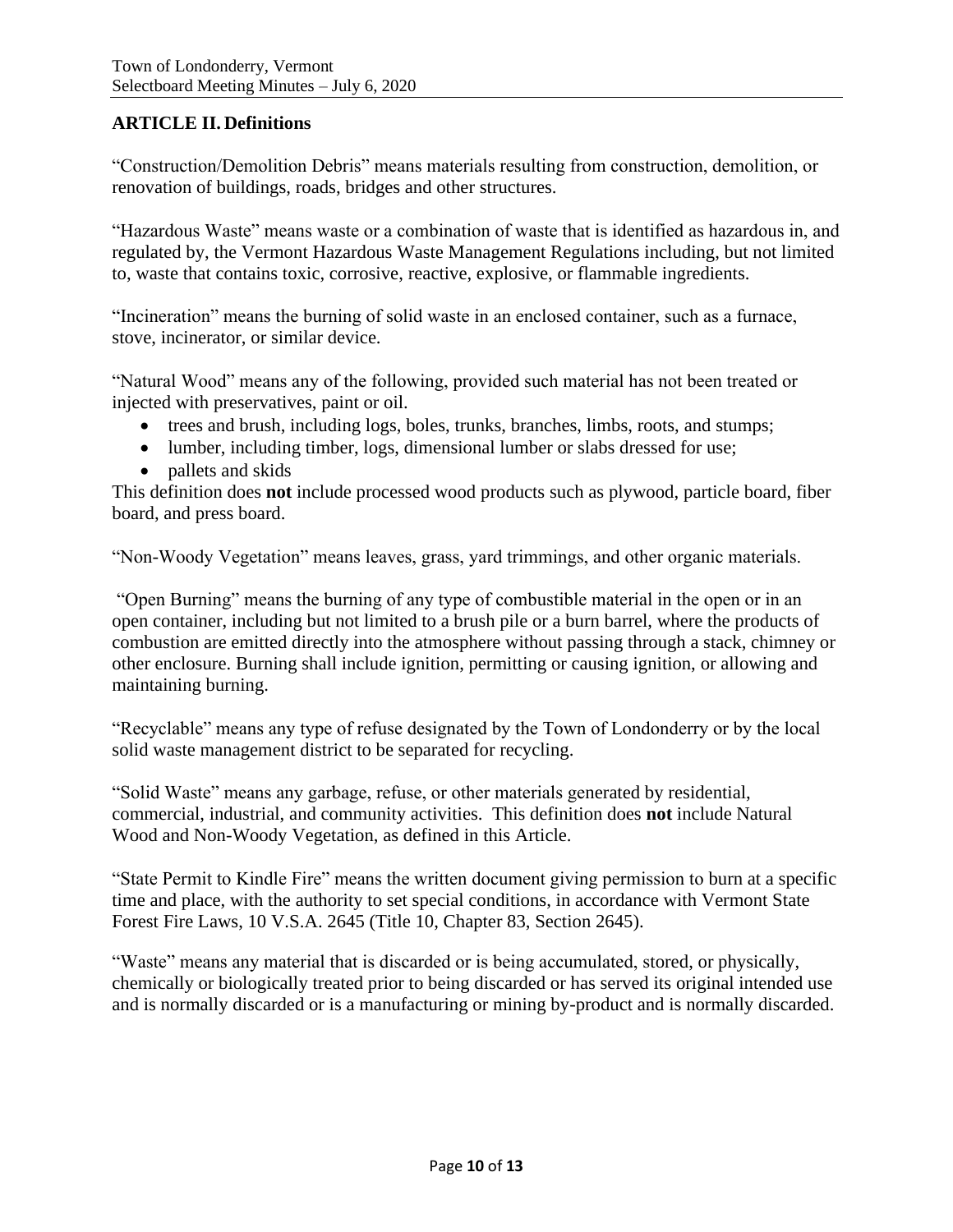## **ARTICLE III. OPEN BURNING AND INCINERATION**

- A. The open burning or incineration of Solid Waste is prohibited in the Town of Londonderry, unless prior permission is obtained from the Vermont Department of Environmental Conservation.
- B. Prior to open burning, a State Permit to Kindle Fire shall be obtained from the Town Forest Fire Warden or other designated Town official. Such a permit may only be issued for the following types of open burning:
	- 1. The Open Burning of Natural Wood and Non-Woody Vegetation resulting from yard or property maintenance, logging and clearing operations, agricultural improvements, forest or wildlife management, or for festive celebrations.
	- 2. After providing the required notice to the Vermont Department of Environmental Conservation, the burning of solid or liquid fuels, or structures for bona fide fire training provided that materials other than Natural Wood are removed to the greatest extent possible prior to the training. If the fire training involves a structure, filing a demolition notification form with the Department of Health is also required.
	- 3. With the prior approval of the Vermont Department of Environmental Conservation, the Open Burning of construction or demolition materials and commercial wastes such as pallets and skids that are Natural Wood items. If the burning involves Natural Wood derived from the demolition of a structure, filing a demolition notification form with the Department of Health is also required.
	- 4. With the prior approval of the Vermont Department of Environmental Conservation, burning authorized by the Londonderry Selectboard for the protection of public health or to thwart a hazard, which cannot properly be managed by any other means.
- C. The open burning of Natural Wood and Non-Woody Vegetation is allowed at a designated place within the municipality by the Town of Londonderry in accordance with 10 V.S.A. 565 (Title 10, Part 1, Chapter 23, Section 565), and under the direction of the Town Forest Fire Warden.
- D. Any Open Burning not listed in paragraphs B and C of this Article is prohibited by this ordinance including but not limited to the burning of Hazardous Wastes and Recyclable materials.
- E. The provisions of this Ordinance shall not apply to the burning of Natural Wood or any virgin fuel in a furnace or other enclosed container to produce heat, power, or for the purpose of preparing food.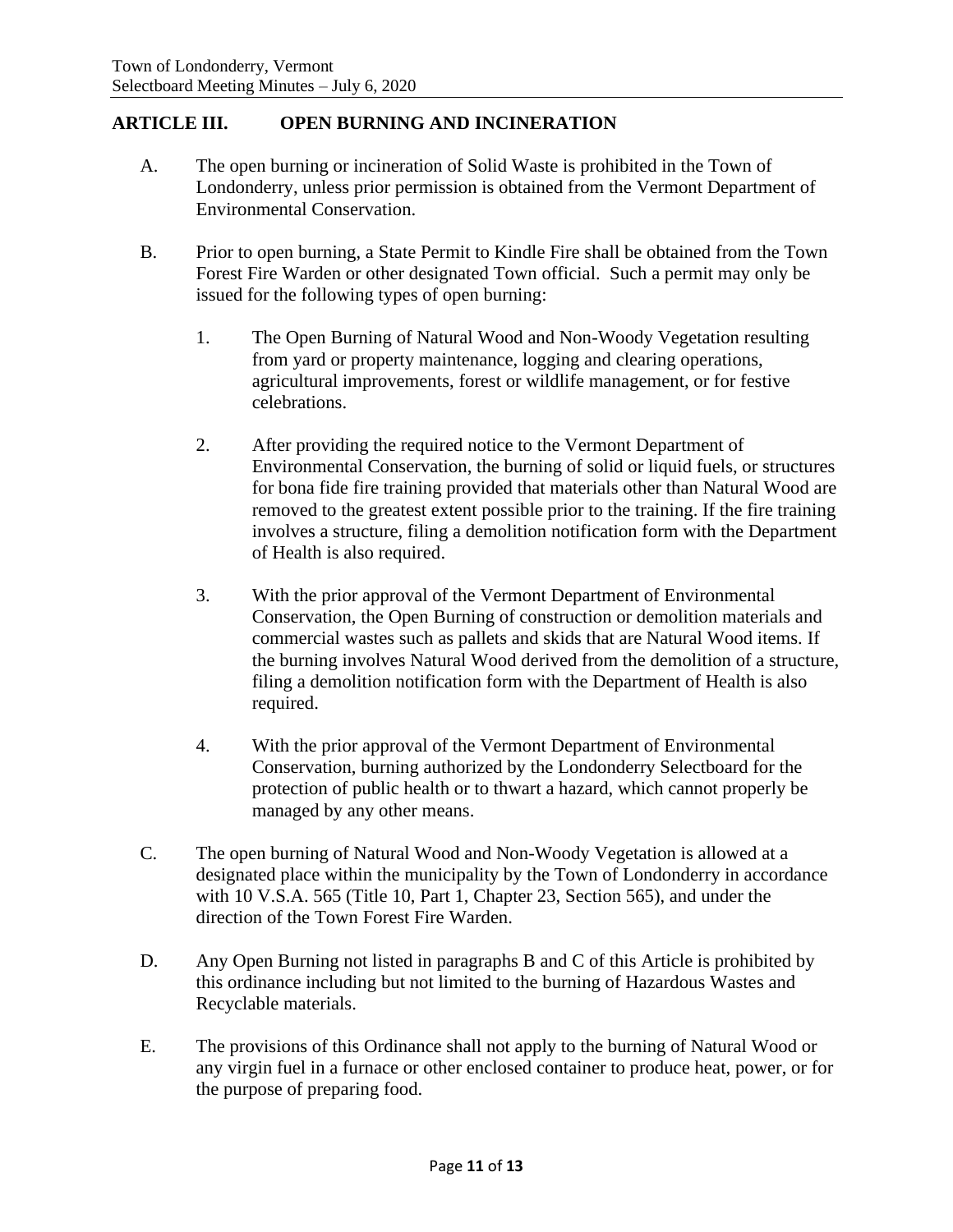- F. Open Burning or Incineration in violation of this ordinance may result in enforcement actions as described in Article V.
- G. Any permission granted by the Vermont Department of Environmental Conservation under this Article shall be presented in writing to the Town Forest Fire Warden or Deputy Forest Fire Warden prior to the permitted open burning or incineration.

## **ARTICLE IV. [RESERVED]**

### **ARTICLE V. PENALTIES AND CIVIL ENFORCEMENT**

- A. This ordinance is a civil ordinance and enforcement shall be brought in the judicial bureau in accordance with 24 V.S.A. 1974a et seq.
- B. The penalties for violating this ordinance are as follows:

|                                 | Civil Penalty | Waiver Fee                                |
|---------------------------------|---------------|-------------------------------------------|
| First Offense: No Penalty       |               | Written warning – demand to cease burning |
| Second Offense:                 | \$100.00      | \$50.00                                   |
| Third Offense:                  | \$250.00      | \$125.00                                  |
| Fourth and Subsequent Offenses: | \$500.00      | \$300.00                                  |

C. For each offense, a written notice of violation will be issued. The waiver fee is paid by a violator who admits or does not contest the violation.

## **ARTICLE VI. DESIGNATION OF ENFORCEMENT PERSONNEL**

For the purposes of this ordinance, the Town of Londonderry Selectboard may designate any combination of the following persons as enforcement personnel: members of the Selectboard, the Town Health Officer, the Town Attorney, the Town Constable(s) and any official with law enforcement authority under Vermont law.

## **ARTICLE VII. GENERAL PROVISIONS**

A. Severability

This ordinance and its various parts, sentences, sections, and clauses are hereby declared to be severable. If any part, sentence, section or clause is adjudged invalid, it is hereby provided that the remainder of this ordinance shall not be affected thereby.

#### B. Repeal of Inconsistent Provisions

All ordinances or parts of ordinances, resolutions, regulations, or other documents for the Town of Londonderry that are inconsistent with the provisions of this ordinance are hereby repealed to the extent of such inconsistency.

#### C. Publication and Posting

This ordinance, or a concise summary thereof, shall be published in the Vermont Journal within fourteen (14) days of its adoption, and shall be filed with the Town Clerk and posted at five (5) conspicuous places within the community.